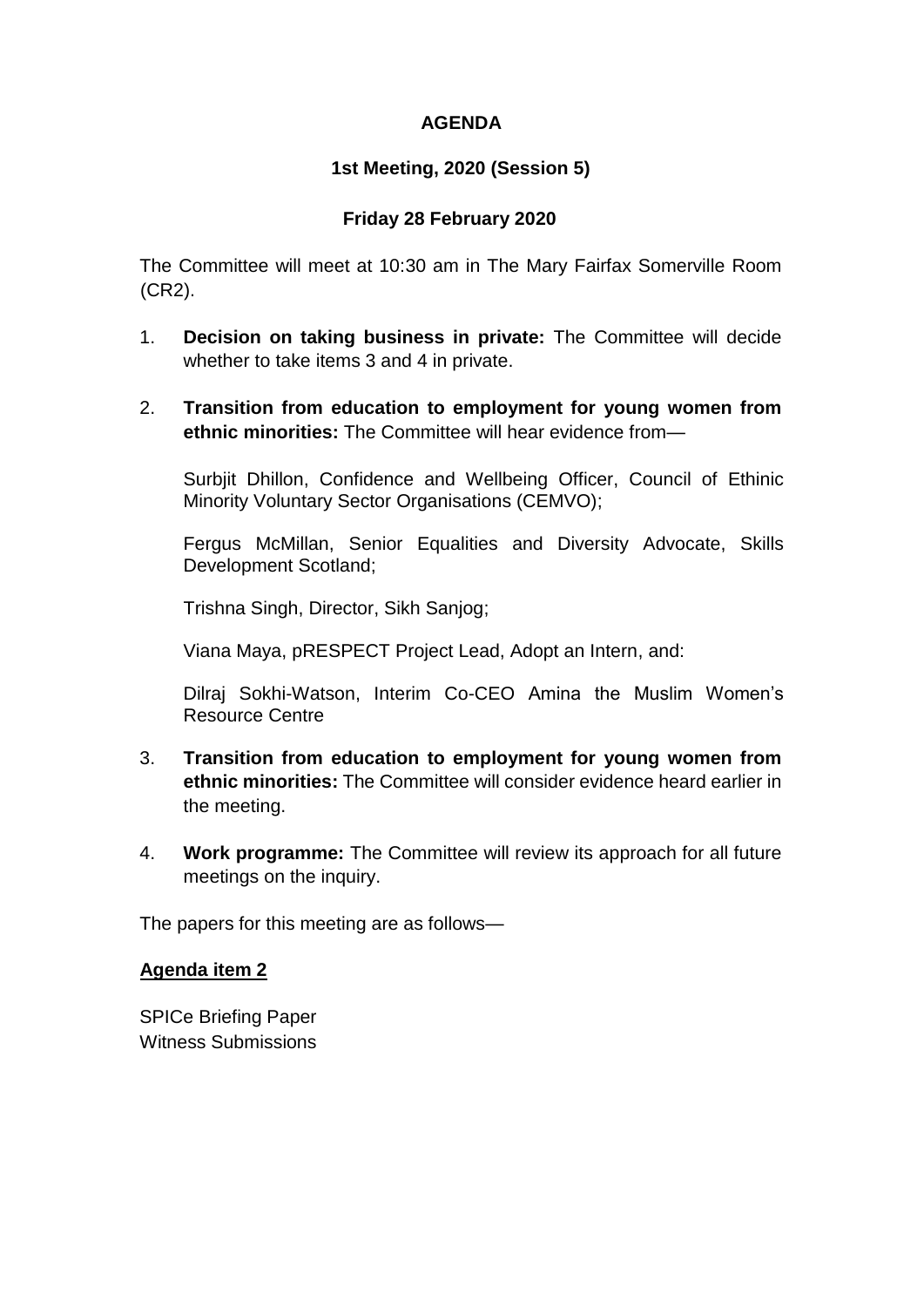

# **SPICe Briefing**

# **28 February 2020**

## **Transition from education to employment for young women from ethnic minorities**

This morning members will be hearing from a range of witnesses, allowing for a discussion and exploration of issues pertinent to the **inquiry remit**:

**To investigate what measures are being taken to increase employment opportunities for women from ethnic minorities, including recruitment, retention and development of policies and best practice.**

This paper aims to assist members of the committee in identifying the main issues with witnesses and some lines of questioning they might like to follow. What they hear will inform their ongoing engagement work.

It was supposed at the outset of this piece of work that there are likely to be 'gaps' in policy and practice in relation to ethnic minority young women getting into sustained employment. These 'gaps' could be manifested in:

- what is happening in schools;
- society generally, through assumptions and lack of understanding;
- skills development organisations, and in
- the formulation of work practices and policies.

These 'gaps' can unintentionally create or ignore barriers to employment for young ethnic minority women.

The **purpose of the inquiry** is to find out what can be done to increase:

- opportunities and employer accountability in relation to employment, training, retention, promotion and development of women from ethnic minorities,
- what can be done to share best practice between organisations and
- what can be done to strengthen links between education services, employability support and employers.

The **witnesses** for this evidence session have been selected to be able to represent the following areas: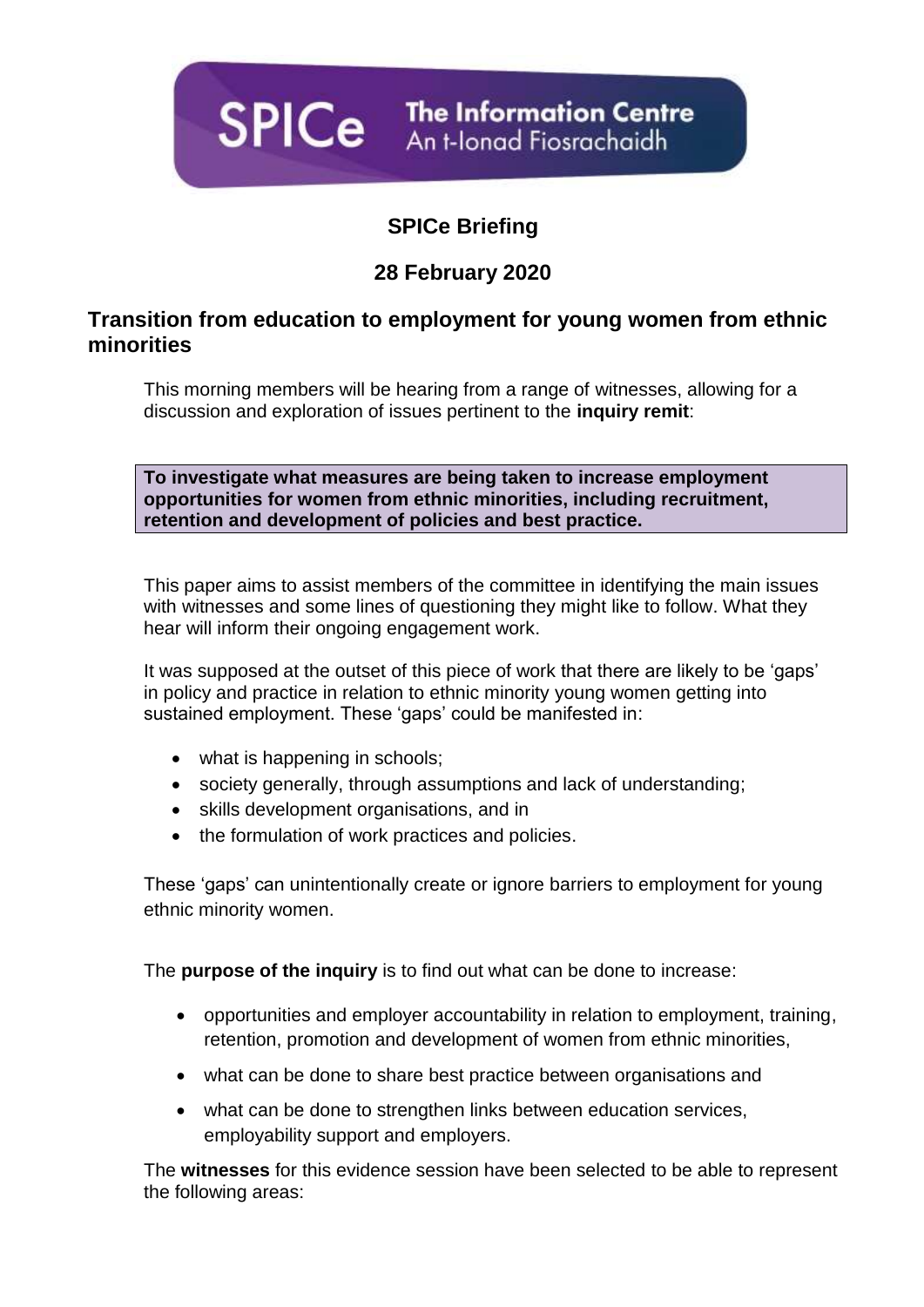- Education & third sector/community providers of advice and employability programmes designed to support young women from ethnic minorities into employment
- Employers and staff responsible for developing and implementing policies to recruit, retain and develop young women from ethnic minorities

## **Some background on the witness organisations**

## **CEMVO**

According to [CEMVO's website](https://www.cemvoscotland.org.uk/programmes/emwn/) it aims to increase the profile and involvement of the ethnic minority voluntary sector, and thereby ethnic minority communities:

"CEMVO Scotland's mission is to level the playing field for Scotland's ethnic minority voluntary sector and its communities. We will do this by:

- building capacity and mobilising skills in organisations and their people;
- fostering both individual and collective leadership;

• enabling active participation in community, democratic and civic life; and

• working strategically to raise the profile of and create opportunities for the sector.

All of our work will contribute to a Scottish society where ethnic minority communities' contribution is recognised for its part in making Scotland a successful country."

## **Skills Development Scotland (SDS) (provided submission)**

[SDS](https://www.skillsdevelopmentscotland.co.uk/what-we-do/) is a national skills body that seeks to support the people and businesses of Scotland to develop and apply their skills. They aim to increase productivity in Scotland by ensuring that businesses are able to access people who have the right skills, by developing those skills in collaboration with employers

Their three-year plan sets out to ensure that:

- All people in Scotland have the skills, information and opportunities to succeed in the labour market.
- Scotland's businesses drive productivity and inclusive growth.
- Scotland has a dynamic and responsive skills system.

SDS produced a Careers Information Advice and Guidance (CIAG) [Equality Action](https://www.skillsdevelopmentscotland.co.uk/media/46284/ciag-equality-action-plan-2019-21.pdf)  [Plan](https://www.skillsdevelopmentscotland.co.uk/media/46284/ciag-equality-action-plan-2019-21.pdf) in December 2019, that they refer to in their submission. The plan runs for about a year, and covers a broad range of minority groups, whose experience will vary widely. However, SDS highlights the actions relating to gender and race in its submission. These actions are mainly linked to signposting, networking, and a review of their own messaging.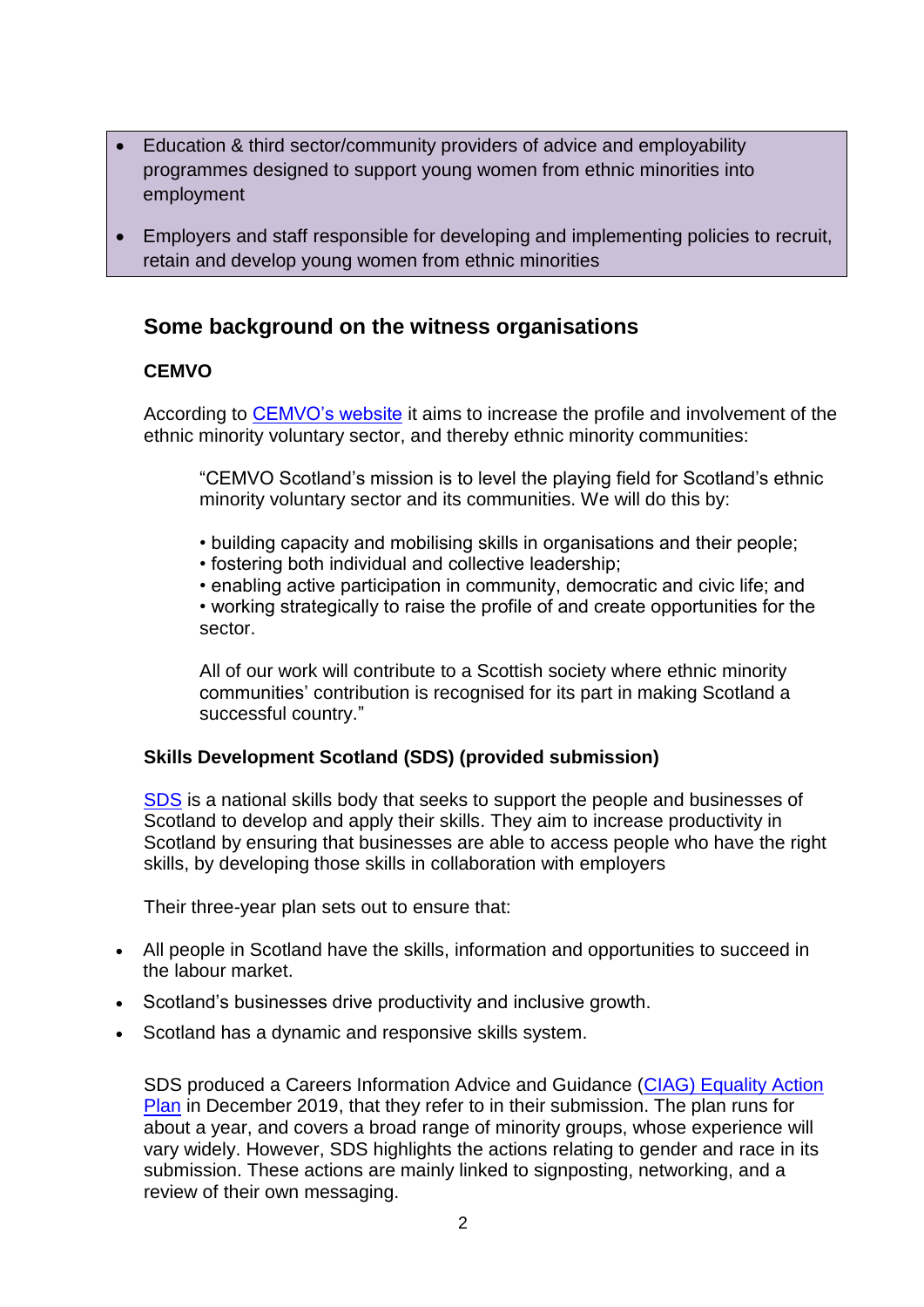## **Sikh Sanjog (provided submission)**

[Sikh Sanjog](http://www.sikhsanjog.com/our-work/) is an Edinburgh-based organisation that supports and links Sikh women in Edinburgh to opportunities through a range of services. They will support women into education and careers. They also provide services for organisations and stakeholders, educating and informing them through different workshops, consultancy and resources about Sikh culture in Scotland, offering perspective and insight that only they can.

#### **Adopt an Intern**

[Adopt an Intern](https://www.aai-employability.org.uk/) claim to be 'inclusive employment specialists'. They work with private, public and third sector employers, providing access to graduates and 'returners'. They are not-for-profit and have a specific project based on 'diversity' called ['Diversity works'.](https://www.aai-employability.org.uk/diversity_works) pRESPECT is a specific programme within their diversity work 'to empower BME people to move into meaningful jobs by providing intensive personal career development courses including group workshops, one to one coaching, proactive employment preparations, employer engagement, and networking events'.

### **Amina – Muslim Women's Resource Centre**

[Amina](https://mwrc.org.uk/about-us/) is a Scottish-based organisation (see submission), supporting and empowering Muslim women and seeking to address issues Muslim women face in Scotland. Their submission summarises some of the challenges facing Muslim women in Scotland, not only the workforce:

"there is a low-level of awareness regarding the intersectional nature of BME women's needs in employment and the wide society<sup>1</sup>. Additionally, BME women's labour market participation in Scotland is significantly lower, where likely to experience a 'triple penalty' based on their gender, ethnicity and faith when accessing the paid labour market"

Their submission goes on to state a set of clear recommendations for improving the situation and awareness of issues facing Muslim women. Some of these recommendations are likely to apply to other BME groups.

## **Further background:**

## **Data and statistics**

The Scottish Government and its Agencies collect, analyse and publish equality evidence across a wide range of policy areas. Their ['Equality Evidence Finder'](http://www.equalityevidence.scot/) allows the user to look at how different equality characteristics intersect with policy areas.

<sup>-</sup><sup>1</sup> Kamenu N. et al (2012) Ethnic Minority Women in the Scottish Labour Market: Employers' Perceptions Ethnic Minority Women in the Scottish Labour Market: Employers' Perceptions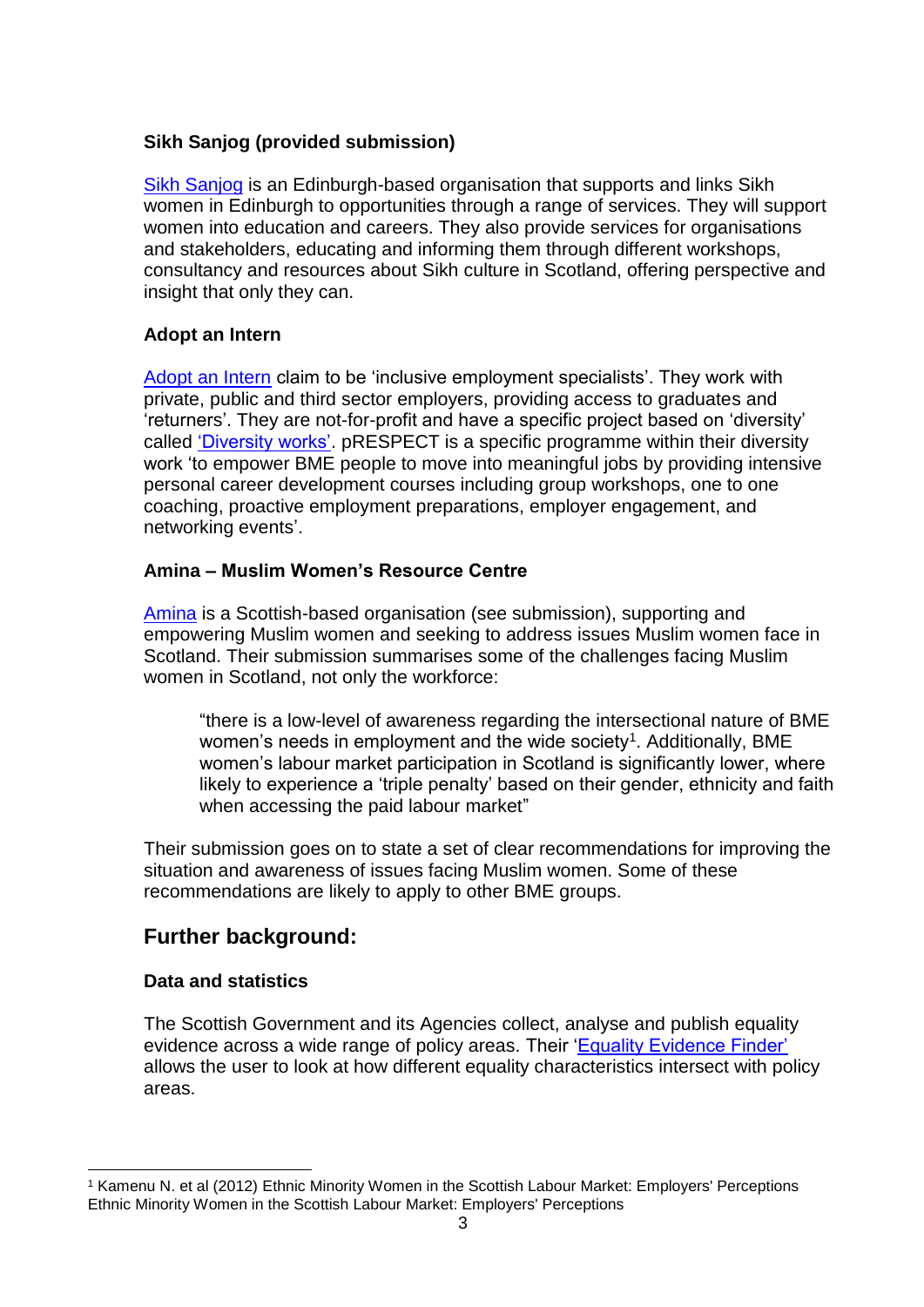The UK Government publish statistics ['Ethnicity Facts and Figures'.](https://www.ethnicity-facts-figures.service.gov.uk/) Some of the information is taken from the census, some from the annual population surveys as well as from other national data sources, such as the Higher Education Statistics Agency.

There are sections on [employment](https://www.ethnicity-facts-figures.service.gov.uk/work-pay-and-benefits) and [education and skills training,](https://www.ethnicity-facts-figures.service.gov.uk/education-skills-and-training) across England, Wales and Scotland, as well as data on [workforce diversity in the public](https://www.ethnicity-facts-figures.service.gov.uk/workforce-and-business)  [sector, business and self-employment.](https://www.ethnicity-facts-figures.service.gov.uk/workforce-and-business)

There is a wealth of data both recent and trend data, and members of the committee might wish to identify some specific and comparative data to explore with the witnesses.

## **Developing the Young Workforce (DYW):**

The original [Developing the Young Workforce report,](https://www.gov.scot/publications/developing-young-workforce-scotlands-youth-employment-strategy/) Scotland's youth employment strategy, included a number of recommendations related to engaging and supporting more young women/girls, especially those from BME groups:

Recommendation 27: Promotion and communication of career options should actively target equalities groups to promote diverse participation across gender, Black & Minority Ethnic groups, young people with disabilities and care leavers. The promotion of Modern Apprenticeship opportunities should be to the fore of this activity".

Recommendation 31: A targeted campaign to promote the full range of Modern Apprenticeships to young people and parents from the BME community should be developed and launched to present the benefits of work-based learning as a respected career option and alternative to university.

Recommendation 32: SDS should set a realistic but stretching improvement target to increase the number of young people from BME groups starting Modern Apprenticeships. Progress against this should be reported on annually.

#### The [2018/19 DYW report:](https://www.gov.scot/binaries/content/documents/govscot/publications/progress-report/2019/12/developing-young-workforce-fifth-annual-progress-report-2018-19/documents/developing-young-workforce-scotlands-youth-employment-strategy-fifth-annual-progress-report-2018-2019/developing-young-workforce-scotlands-youth-employment-strategy-fifth-annual-progress-report-2018-2019/govscot%3Adocument/developing-young-workforce-scotlands-youth-employment-strategy-fifth-annual-progress-report-2018-2019.pdf) states that:

"The ethnic intersectional initiative pilot programme launched last year by SDS as well as the pre-apprenticeship support for people from Minority Ethnic backgrounds in their application to apprenticeship opportunities has been extended for a further year. Following the extended pilot, SDS will expand and embed best practice learning from this work and report on this activity in the months ahead."

[Fair Start Scotland](https://www.mygov.scot/help-find-job/) is the new (devolved) employment support service which helps people living in Scotland to find work. This is really for people who have been out of the labour market for a while and the applicants usually face considerable barriers to gaining employment. There is a regional dimension to this as providers win contracts from the Scottish Government to deliver services in each region. Providers can be private companies, third sector organisations or local authorities. The prime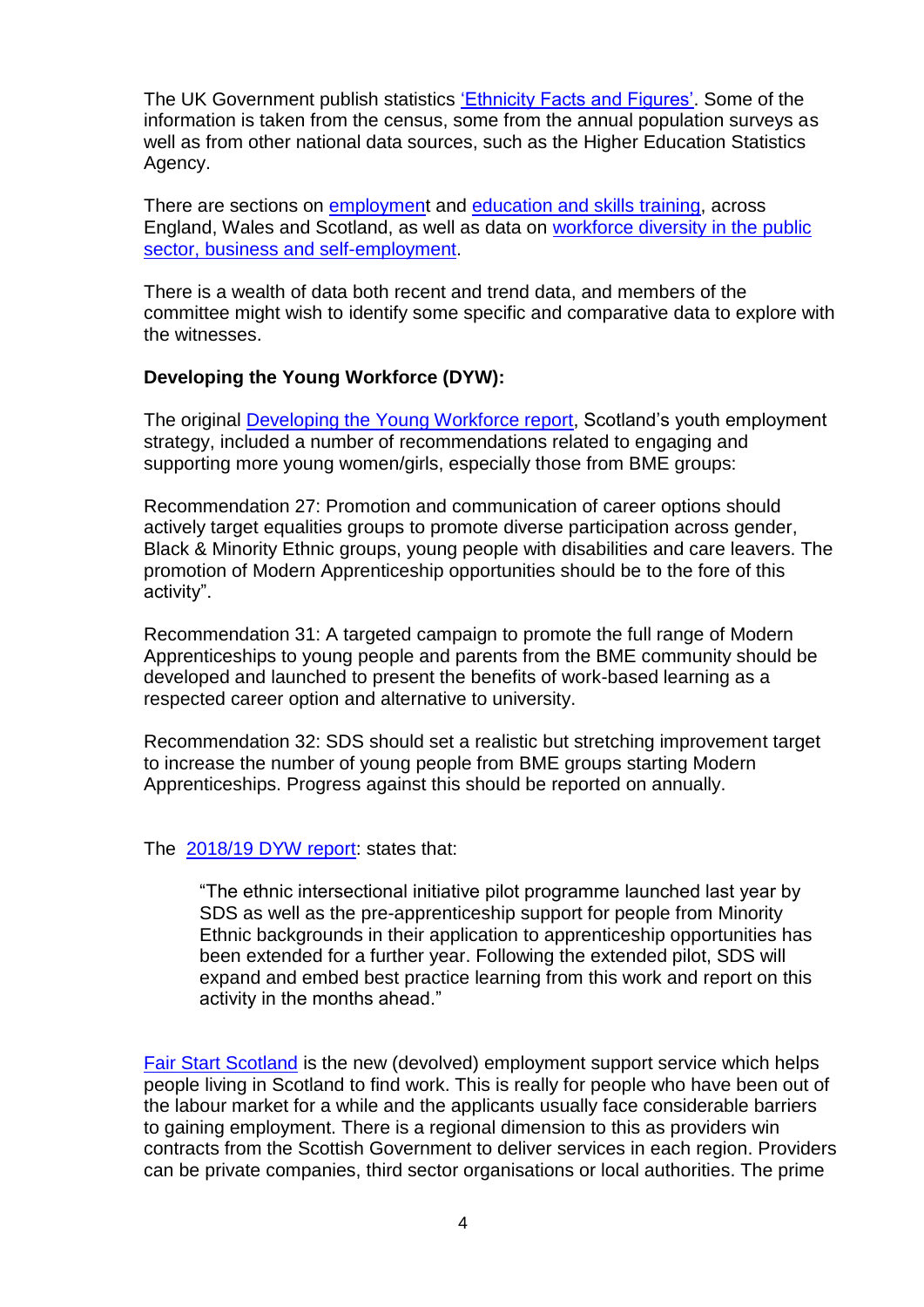providers can then sub-contract to other organisations to focus on a particular group of people.

Map of tier 1 providers: [http://www.employabilityinscotland.com/fair-start](http://www.employabilityinscotland.com/fair-start-scotland/map-of-provider-contacts/)[scotland/map-of-provider-contacts/](http://www.employabilityinscotland.com/fair-start-scotland/map-of-provider-contacts/)

#### **Race Equality Action Plan**

The Scottish Government has a [Race Equality Action Plan,](https://www.gov.scot/publications/fairer-scotland-race-equality-action-plan-2017-2021-highlight-report/pages/6/) (REAP) which runs till 2021. In its [one-year update report](https://www.gov.scot/publications/race-equality-action-plan-year-1-progress-update/) it states that:

"In total in 2017/18 and 2018/19 we provided over £2.6 million in funding each year to support programmes and organisations promoting race equality"

It also describes work done in two areas: employment and education and life-long learning:

#### "**Employment**

#### *Workplace Equality Fund*

The aim of the fund is to support private businesses in reducing employment inequalities, discrimination and barriers in the workplace. This was across multiple sectors including arts, culture, tourism, construction, agriculture, transport and STEM.

In addressing long standing barriers faced by women, older workers, ethnic minority and disabled people, over 25% of the funds successful projects are aimed at supporting the ME community (6 out of 22 successful projects).

## **Education & Lifelong Learning**

#### *Early learning workforce*

With the expansion of early learning and childcare provision, colleagues in Education are working with several organisations to increase minority ethnic teachers into the profession. The Teaching in a diverse Scotland: increasing and retaining minority ethnic teachers report was published in November 2018. Work to implement recommendations in the report is ongoing.

#### *School resources*

Anti-bullying guidance has also been developed in conjunction with respectme and CRER. The resource 'Addressing Inclusion – Effectively Challenging Racism in Schools' was published in February 2019."

The Equality and Human Rights Committee within the Scottish Parliament have [reviewed the Race Equality Action Plan](https://external.parliament.scot/parliamentarybusiness/CurrentCommittees/113735.aspx) and as a consequence have launched a more detailed inquiry on issues relating to race equality, employment and skills in Scotland. Views can be submitted until April 17 2020.

## **Previous work done in the Scottish Parliament**

Previous work carried out by Scottish Parliament committees has already highlighted the following key themes relevant to this inquiry: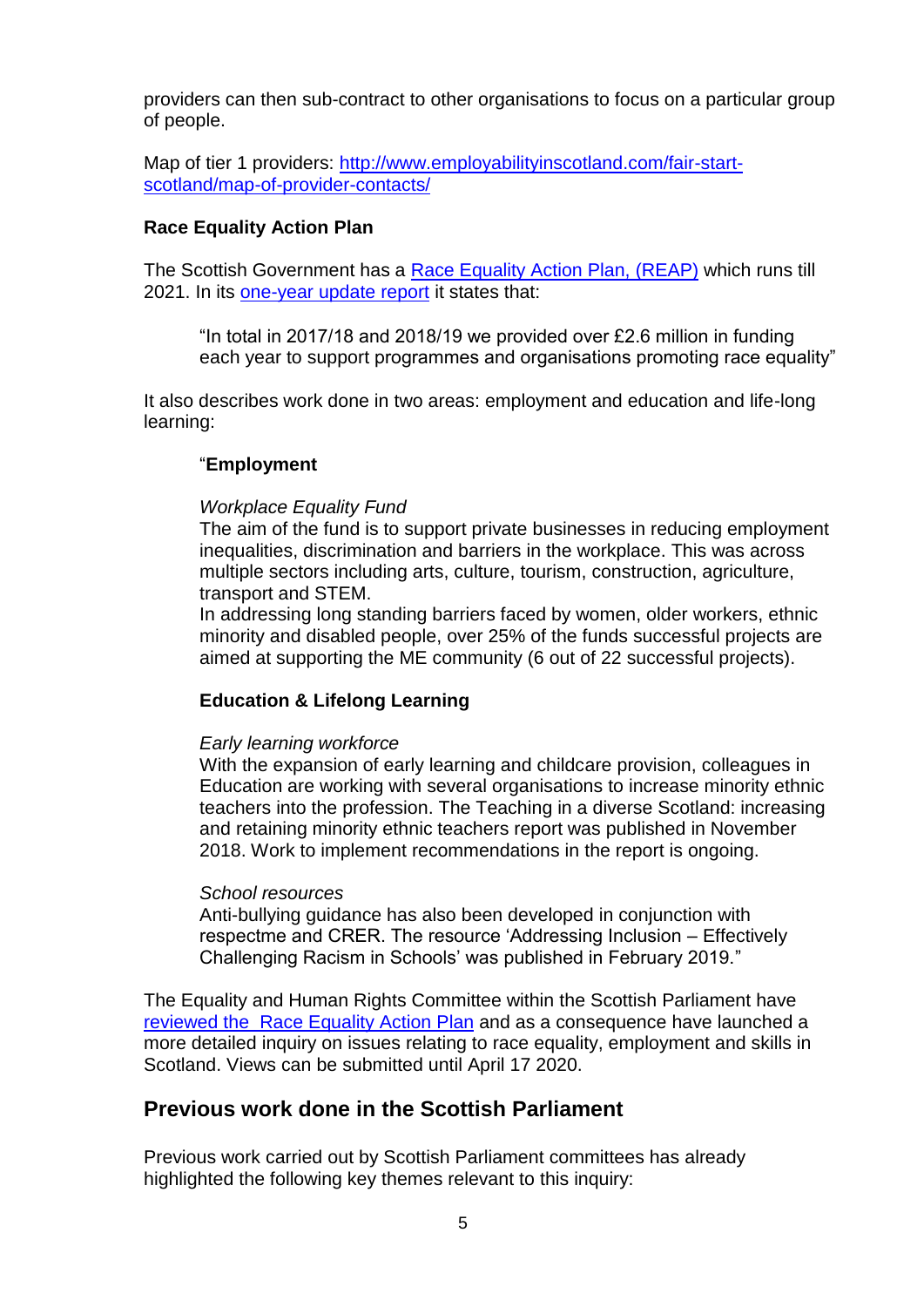- Outcomes for minority ethnic communities have not improved over the past two decades.
- The issues affecting minority ethnic communities are already known, the focus should now be on action.
- A lack of institutional memory impacts on the progress being made.
- Public bodies must learn from existing best practice and not waste resources reinventing policies.
- Governance structures should ensure accountability for progress at all levels within an organisation.

There is a [SPICe briefing on Ethnicity and Employment,](http://www.parliament.scot/ResearchBriefingsAndFactsheets/S4/SB_15-31_Ethnicity_and_Employment.pdf) published in 2015, written to assist the Equal Opportunities Committee in its deliberations as part of its inquiry: [Removing Barriers: race, ethnicity and employment.](http://www.parliament.scot/S4_EqualOpportunitiesCommittee/Reports/EOS042016R01Rev.pdf) The briefing and Committee Report will provide further background and an opportunity to consider any progress over the past five years in Scotland.

## **Some potential themes and questions to explore with witnesses**

- 1. Members might wish to ask the panel to briefly outline what they think are the main issues facing young women from ethnic minority backgrounds moving into employment.
- 2. How are women from ethnic minority backgrounds supported into employment by:
	- a. school careers advice service
	- b. SDS
	- c. third sector organisations
	- d. Government policy
- 3. What is not working between school, college or arrival in Scotland and employment? Why do you think this is?
- 4. What positive changes to practice, policy and awareness have become evident in Scotland over the past five years? Are there any good international comparisons or examples from elsewhere in the UK?
- 5. What examples of best practice are there in Scotland to encourage recruitment, retention and development of minority ethnic women such as mentoring schemes, leadership programmes, etc?
- 6. What is happening to address racism and discrimination in schools and careers information and guidance programmes, and how do you know if it is working?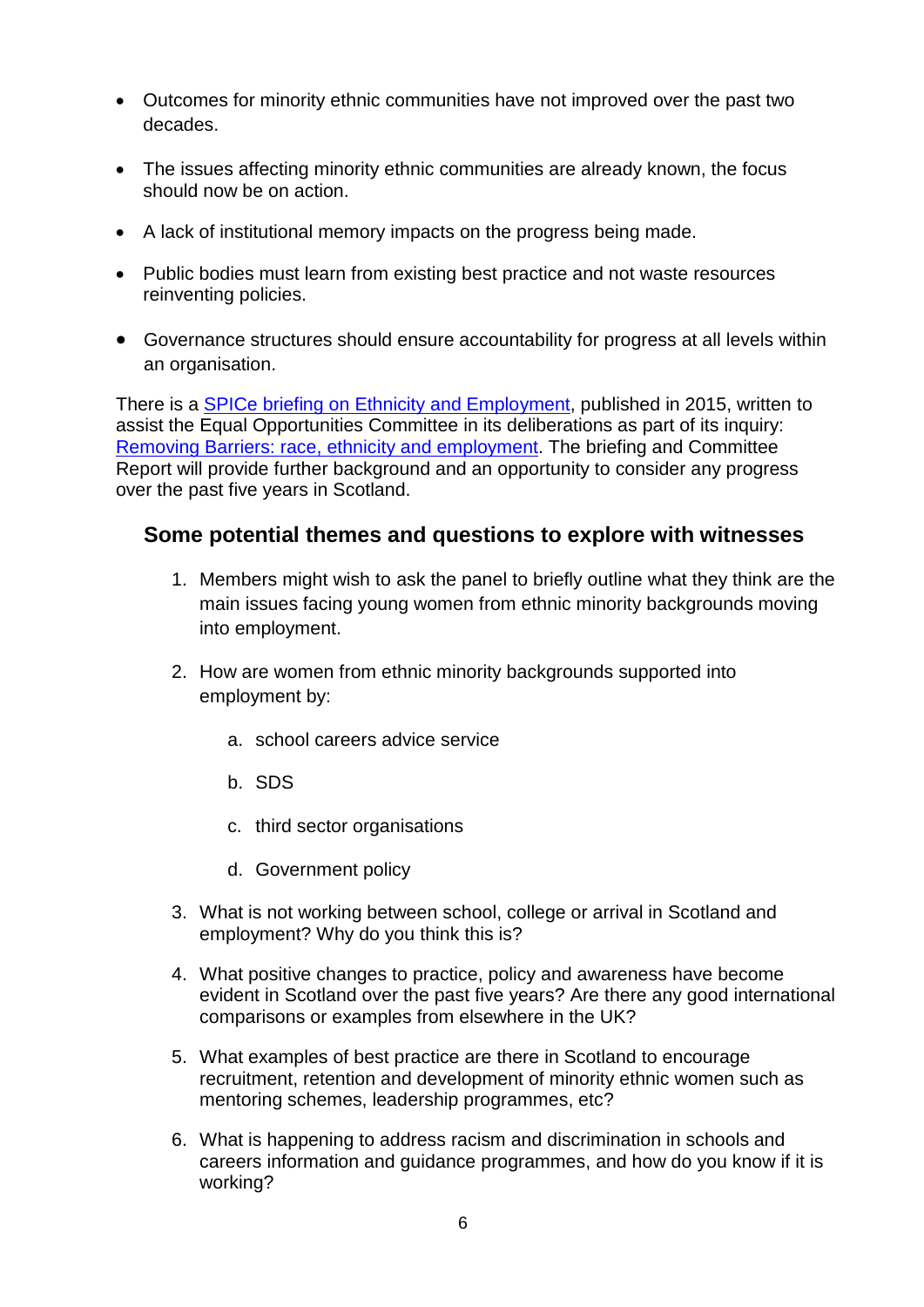- 7. What is happening to address racism and discrimination in the workplace, such as diversity networks, cultural awareness, flexible working, harassment policies, etc?
- 8. What actions should your organisations prioritise to improve outcomes for ethnic minority women entering the workplace?
- 9. How well has the Scottish Government responded, through the Race Equality Action Plan, for example, to the findings of the Equal Opportunities Committee Inquiry into removing barriers to employment for ethnic minorities, undertaken in 2015/16? Why has change been so slow in this area
- 10. What further actions should the government prioritise to overcome the barriers that BME women face in training and accessing employment?
- 11. Where should investment be best directed in improving the experience of young ethnic minority women entering work?
- 12. Is it possible to perceive any impacts of Brexit in terms of attitudes, policy and practice?

**Anne Jepson SPICe Research Date 25 February 2020**

Note: Committee briefing papers are provided by SPICe for the use of Scottish Parliament committees and clerking staff. They provide focused information or respond to specific questions or areas of interest to committees and are not intended to offer comprehensive coverage of a subject area.

The Scottish Parliament, Edinburgh, EH99 1SP [www.parliament.scot](http://www.parliament.scot/)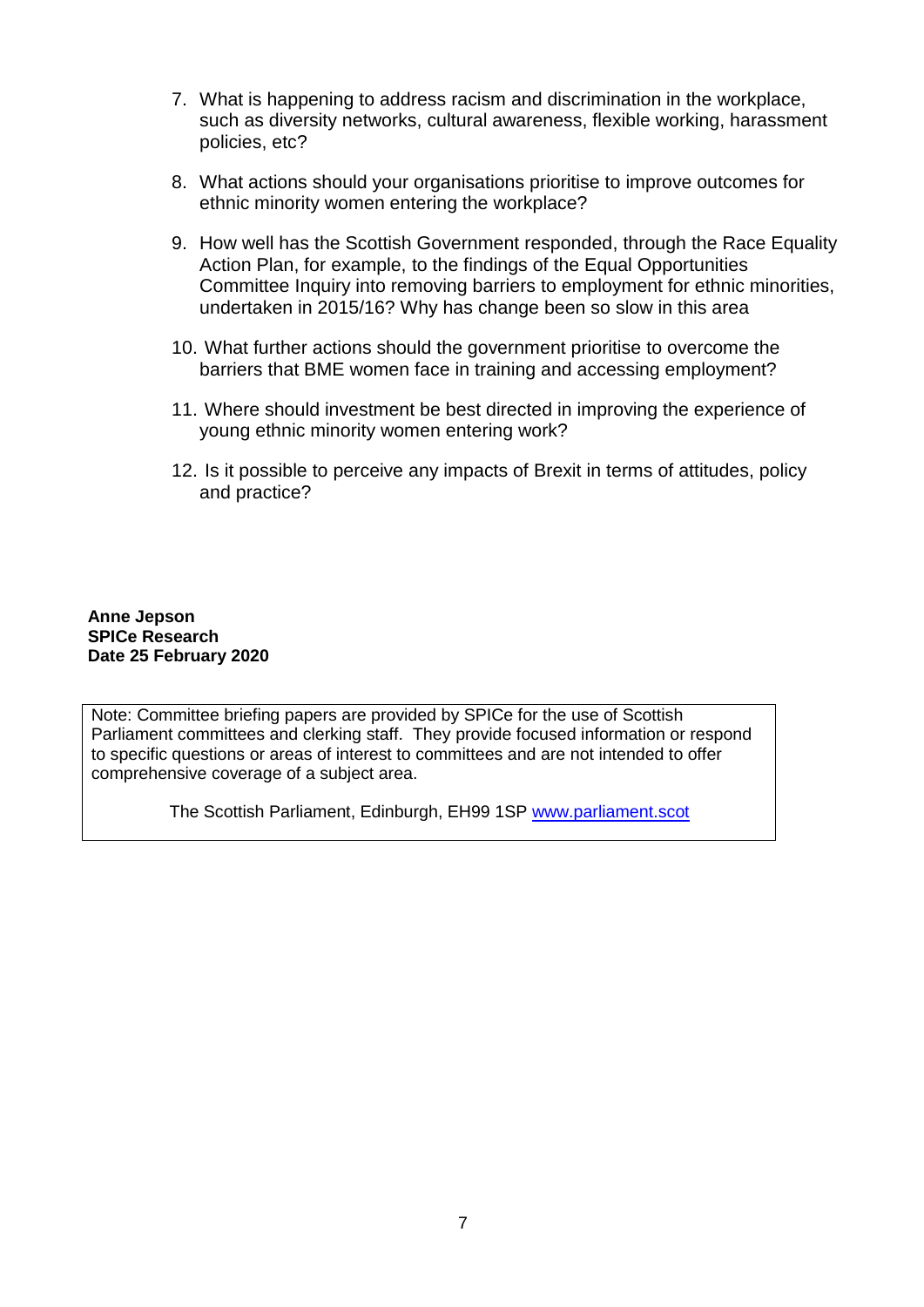## **YOUNG WOMEN LEAD 2019/20 COMMITTEE MEETING 1**

### **WRITTEN SUBMISSIONS**

Ahead of the meeting on Friday 28 February, three written submissions were received from organisations invited to take part as witnesses. Full copies of these submissions are included below.

- 1. Amina the Muslim Women's Resources Centre
- 2. Skills Development Scotland
- 3. Sikh Sanjog

### **1. Amina – the Muslim Women's Resource Centre**

AMINA MWRC welcomes the opportunity to contribute to the session on 'the transition for young women from ethnic minorities from education to employment'. Our brief written response is noted below-

Current status in Scotland-

1

Employers perception on Black Minority Ethnic women's labour market participation indicates there is a low-level of awareness regarding the intersectional nature of BME women's needs in employment and the wide society<sup>1</sup>. Additionally, BME women's labour market participation in Scotland is significantly lower, where likely to experience a 'triple penalty' based on their gender, ethnicity and faith when accessing the paid labour market. While there is an increased agreement on employing an intersectional approach to policymaking including employability, there is an absence of Scotland specific evidence on BME women's experience of the labour market.

To advance BME women's labour market equality intersectional approach, following are recommended-

- Proactive recruitment strategies and career support through all stages of the employability pipeline.
- Recognise there is lack of evidence on occupational segregation and pay gaps experienced by BME women in Scotland. This leads to the wider question whether the sole aim of increasing women's labour market participation or BME women can access progressive routes to employment.
- Recognition of and addressing barriers to BME women in the recruitment *and* progression within STEM strands.
- Recognising the gender dimension of economic inactivity within the BME community is also segmented along ethnicity, where a significant proportion of inactive women are from the Bangladeshi/Pakistani background<sup>2</sup>.

<sup>&</sup>lt;sup>1</sup> Kamenu N. et al (2012) Ethnic Minority Women in the Scottish Labour Market: Employers' Perceptions Ethnic Minority Women in the Scottish Labour Market: Employers' Perceptions <sup>2</sup> Close the Gap (2019) Research on Black and minority ethnic women's experiences of employment in Scotland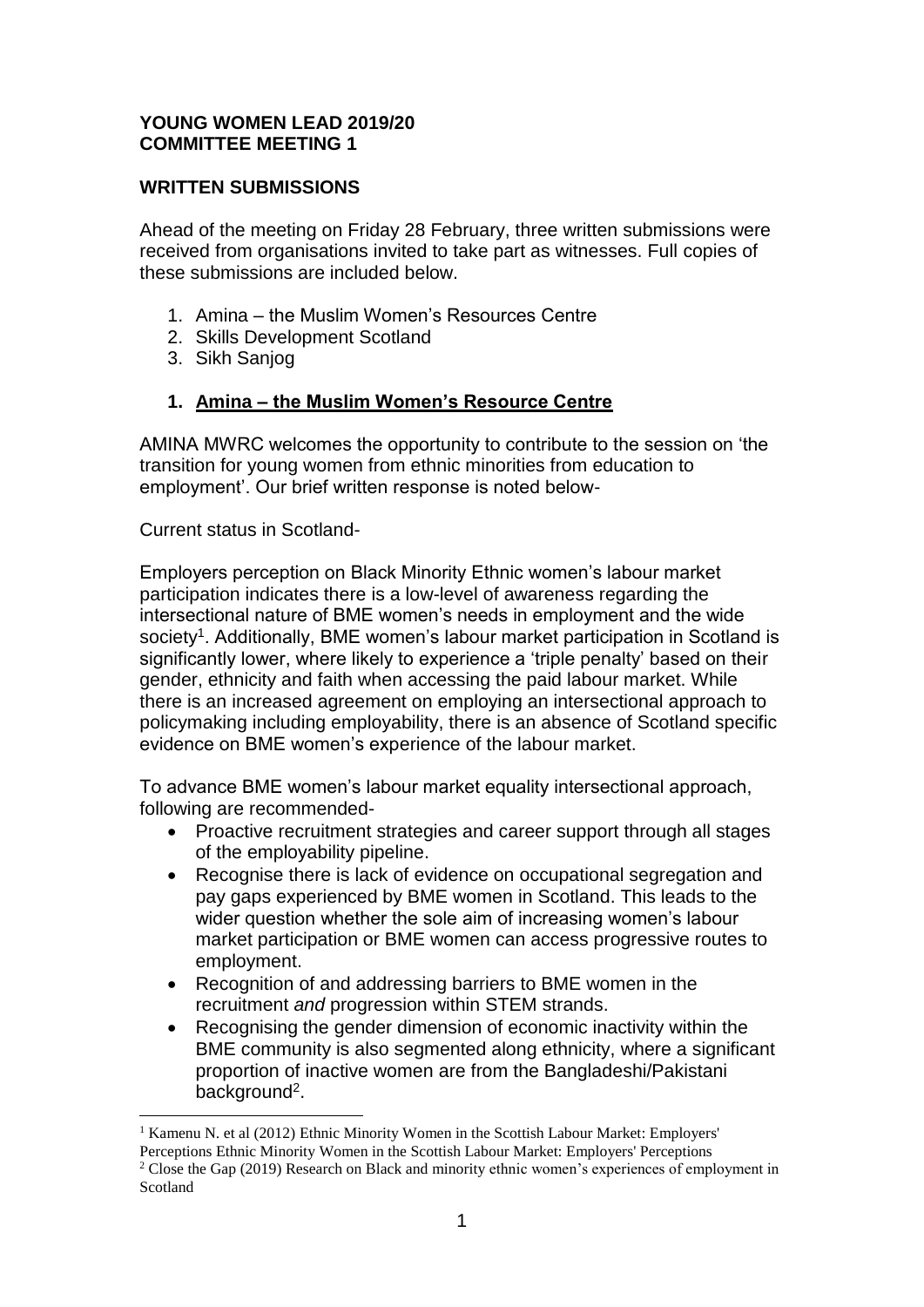## **2. Skills Development Scotland**

### **Career Information Advice and Guidance (CIAG)**

#### **National Careers service**

Skills Development Scotland (SDS) seeks to equip each individual with highly effective Career Management Skills which will empower them to proactively direct their career, as well as give them the ability to manage key transition points throughout their lives. SDS has a network of Careers Advisers working in every maintained school in Scotland, as well as at SDS Careers Centres across the country. SDS enhanced CIAG services in 2015 in line with recommendations from Developing the Young Workforce (DYW) and the implementation of the Career Education Standard 3-18 (CES).

### **The SDS service offer for young people in schools now includes:**

- At P7/S1 transition, every young person is entitled to a face to face engagement with SDS Careers staff to support their transition
- At S2/S3, every young person, including those making their subject choices, is entitled to a face to face engagement with SDS Careers staff to support this key decision-making phase. This is in a group setting and then followed up with the entitlement to an individual 1:1 guidance interview. Parents/carers can be part of this 1:1 or have this at another time
- In S3, the school needs-based approach identifies those young people who require targeted enhanced support and these individuals can receive a 1:1 guidance sessions and case management support
- Continuation of the S4 S6 targeted support for young people who have been identified as requiring it
- All young people are entitled to a face to face engagement with the Careers Adviser in a group session throughout the senior phase during their preparations for leaving school
- Any pupil at any time can request additional support
- Parental engagement from P7/S1 to S6

**[My World of Work](https://www.myworldofwork.co.uk/)**, our online CIAG platform, has been developed through engagement with customers and partners to underpin the development of pupil capacities and make available a range of tools to support individuals. This includes the subject choice tool to explore opportunities and pathways relating to careers, jobs and industries; supporting young people to make informed decisions during the critical transition period. The Skills Pathways tool is an interactive way of exploring labour market opportunities and the wide range of routes and pathways that can be taken to progress towards these. To assess the effectiveness of delivery, SDS undertakes a regular Senior Phase Survey and centre-based surveys to continually receive feedback and improve services to meet their needs.

Since April 2014, external reviews of Scotland's CIAG services by local authority area have been conducted by Education Scotland. External review teams, including HM Inspectors and associate assessors, undertake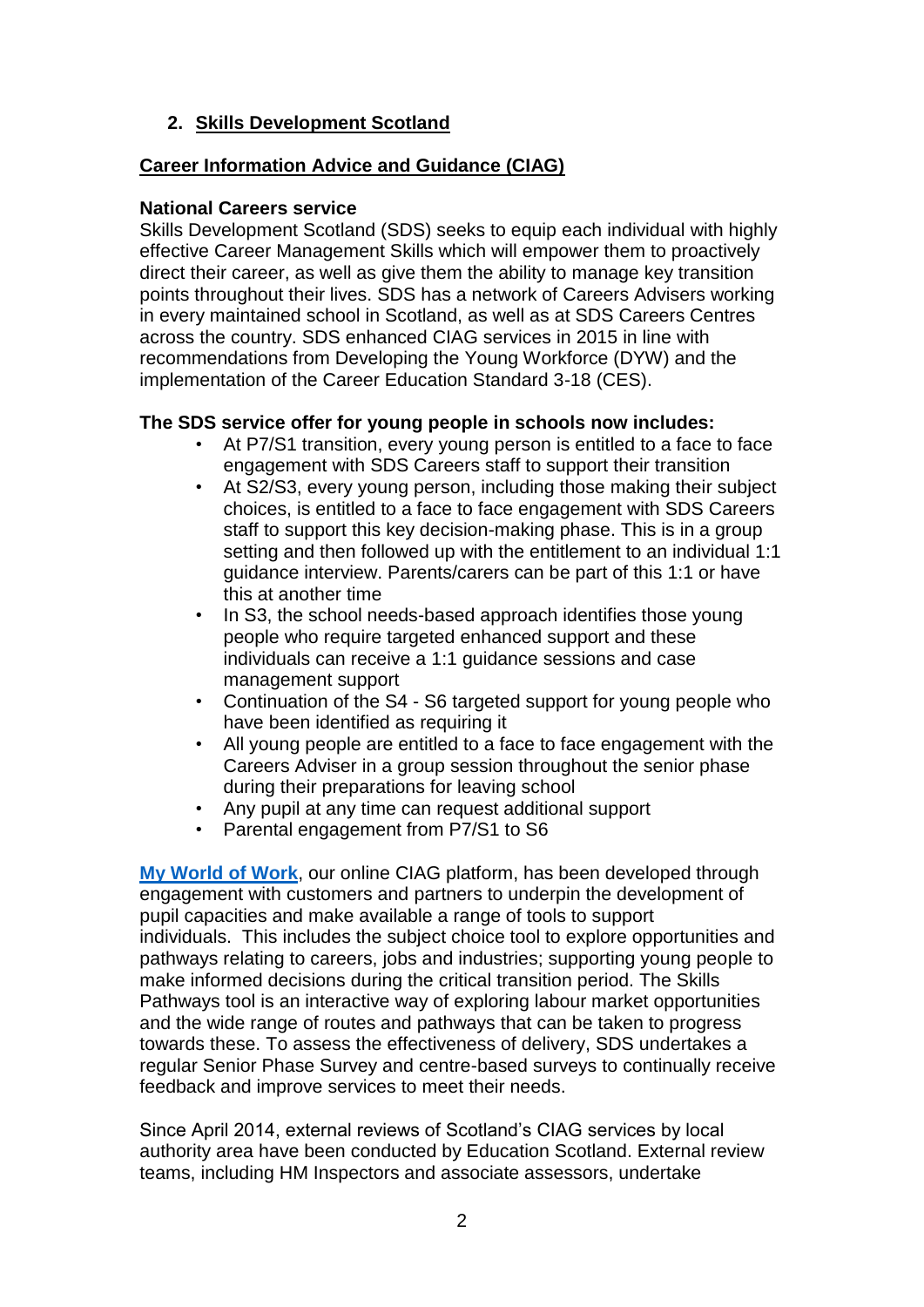independent reviews of the quality of provision of CIAG delivered by SDS on behalf of the Scottish Government, under a service level agreement between the Scottish Government and Education Scotland. The results of these reviews have been overwhelmingly positive, and can be found on the [Education Scotland website.](https://education.gov.scot/education-scotland/inspection-reports/)

Our all-age careers service continues post-school through the network of Careers Centres and in local partnership and outreach premises.

### **Our post school services include:**

- Support to develop an individual's career management skills
- One-to-one career guidance
- Employability support
- Information and links to local employers
- Labour market information
- Access to all learning and skills pathways, including apprenticeship opportunities
- Career events
- Online career information and advice
- Information about funding
- Support for parents and carers
- Work with other partners

#### **Next Steps**

Our Next Steps service offer proactively engages and coordinates support for individuals within the Opportunities For All cohort. For care experienced young people this offer is available up to their 26th birthday.

Next Steps aims to develop and deliver a progressive and cohesive CIAG service offer which:

- Enables customers to develop their CMS, recognising improvement at each stage as they progress towards a sustainable destination.
- Extends our coaching relationship developed with pupils in schools.
- Enables customers to receive ongoing support even after they have progressed into a positive outcome.

The extent and nature of this support is always discussed and agreed with the customer.

Young people accessing our Next Steps service are entitled to targeted oneto-one support from our post-school teams based in our careers centres and outreach delivery locations across the country. This ongoing commitment continues their skills development towards sustainable participation. The service offer is tailored to meet the needs and learning style of each individual and combines a range of engagements including needs assessments, individual coaching guidance and group sessions.

## **Universal Service**

While our support is targeted at those who need it most, we offer a universal, all-age CIAG service for everyone in Scotland. This includes those in employment who are seeking to change or progress in their career. All of our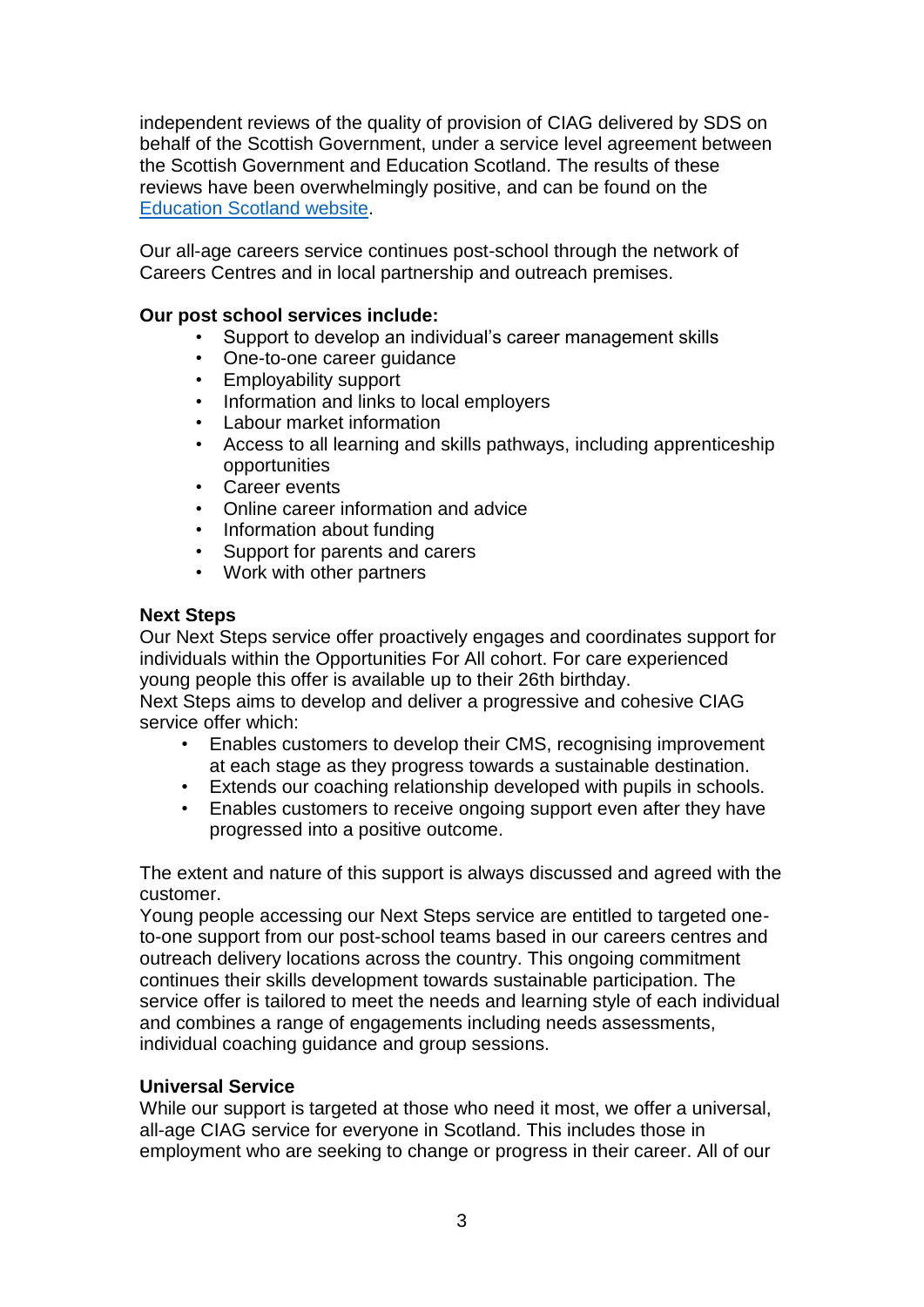face-to-face services are available to any individual and the type and level of support is agreed in line with their needs.

## **CIAG Equality Action Plan**

We published our [CIAG Equality Action Plan](https://www.skillsdevelopmentscotland.co.uk/media/46284/ciag-equality-action-plan-2019-21.pdf) in December 2019. This plan sets out our commitment to an inclusive CIAG service and the actions we will take to ensure this.

SDS's ambition is that all customers, including those from defined equality groups, experience an inclusive CIAG service and get the right support from us to meet their individual needs. We want them to be able to develop and use Career Management Skills throughout their lives to make well informed career decisions that are based on their interests, strengths and ambitions and that aren't influenced by stereotypes or anticipated barriers.

The plan will run to March 2021 and outlines continuing challenges for identified equality groups and the specific actions SDS has committed to taking to address them. The identified groups are:

- additional support needs and disability
- age (older workers, 50+ years)
- care experience
- ethnic minority
- gender
- poverty
- pregnancy and maternity
- religion and belief
- sexual orientation
- transgender

#### **Development of the plan**

The plan was developed through consultation with external partners and internally with support from a range of teams, including: Regional CIAG, including equality representatives and champions and the HR Equality and Diversity, NTP Equality and Communications and Marketing teams. A consultation on the actions was also carried out with a range of equality partners and some customers.

The actions discussed during the consultation period, were initially based on a review of available evidence. This included our performance information, and research carried out by our Evaluation & Research team, including the [Equality Evidence Review,](https://skillsdevelopmentscotland.sharepoint.com/:f:/s/IShare/Connectcontent/EobeseX1uIxIqJd73QWY3EQByZNy5V7obHQOaYc5LKp3ZQ?e=WOALOt) equality breakdowns of our [Senior Phase Survey](https://skillsdevelopmentscotland.sharepoint.com/:f:/s/IShare/Connectcontent/EtBPvLkgLL5KqWi-NbKrlOcBWfvsDMWZCj1YO_gBzprIkg?e=se5NN1) findings and customer feedback and the [Young people in Scotland -](https://skillsdevelopmentscotland.sharepoint.com/sites/IShare/Connectcontent/Resource%20Library/Forms/NotArchived.aspx?id=%2Fsites%2FIShare%2FConnectcontent%2FResource%20Library%2FEvaluation%20Research%2FEvaluation%20and%20Research%20Publications%2FCIAG%20publications%2FYoung%20People%20in%20Scotland%20Survey&p=true&originalPath=aHR0cHM6Ly9za2lsbHNkZXZlbG9wbWVudHNjb3RsYW5kLnNoYXJlcG9pbnQuY29tLzpmOi9zL0lTaGFyZS9Db25uZWN0Y29udGVudC9FcUFJNmhBOVlJZEtzUk5neFFKTGJHb0JPcGpDS0ZEd3B6TDRYaml3V1ZVRk13P3J0aW1lPWg2SkRnVGVVMTBn) Gender [Perspectives](https://skillsdevelopmentscotland.sharepoint.com/sites/IShare/Connectcontent/Resource%20Library/Forms/NotArchived.aspx?id=%2Fsites%2FIShare%2FConnectcontent%2FResource%20Library%2FEvaluation%20Research%2FEvaluation%20and%20Research%20Publications%2FCIAG%20publications%2FYoung%20People%20in%20Scotland%20Survey&p=true&originalPath=aHR0cHM6Ly9za2lsbHNkZXZlbG9wbWVudHNjb3RsYW5kLnNoYXJlcG9pbnQuY29tLzpmOi9zL0lTaGFyZS9Db25uZWN0Y29udGVudC9FcUFJNmhBOVlJZEtzUk5neFFKTGJHb0JPcGpDS0ZEd3B6TDRYaml3V1ZVRk13P3J0aW1lPWg2SkRnVGVVMTBn) report. Evidence from research with specific equality groups was also considered, including the [BME Pupils in Schools,](https://skillsdevelopmentscotland.sharepoint.com/:f:/s/IShare/Connectcontent/Eg5chUnlOIdNuNIwUpFe74cBoI1TG55zQZCzegWRF_bllw?e=j7VOkg) [CIAG Services and](https://skillsdevelopmentscotland.sharepoint.com/:f:/s/IShare/Connectcontent/EsZnlkNYH3BGnR5aUIFbfI4BDiTElapLWOkNb_wEi3oIAA?e=kRqZNM)  [Post-school Transitions for Care Experienced Young People](https://skillsdevelopmentscotland.sharepoint.com/:f:/s/IShare/Connectcontent/EsZnlkNYH3BGnR5aUIFbfI4BDiTElapLWOkNb_wEi3oIAA?e=kRqZNM) and [Improving](https://skillsdevelopmentscotland.sharepoint.com/sites/IShare/Connectcontent/Resource%20Library/Forms/NotArchived.aspx?id=%2Fsites%2FIShare%2FConnectcontent%2FResource%20Library%2FEvaluation%20Research%2FEvaluation%20and%20Research%20Publications%2FWBL%20publications%2FImproving%20Gender%20Balance&p=true&originalPath=aHR0cHM6Ly9za2lsbHNkZXZlbG9wbWVudHNjb3RsYW5kLnNoYXJlcG9pbnQuY29tLzpmOi9zL0lTaGFyZS9Db25uZWN0Y29udGVudC9FdXdkaVJzUWdGaENvSERaWHhPSk9iQUJNbW5uOVl2YXUzSWFpNTZsSHl2aFZRP3J0aW1lPXRRaG9RamlVMTBn)  [Gender Balance](https://skillsdevelopmentscotland.sharepoint.com/sites/IShare/Connectcontent/Resource%20Library/Forms/NotArchived.aspx?id=%2Fsites%2FIShare%2FConnectcontent%2FResource%20Library%2FEvaluation%20Research%2FEvaluation%20and%20Research%20Publications%2FWBL%20publications%2FImproving%20Gender%20Balance&p=true&originalPath=aHR0cHM6Ly9za2lsbHNkZXZlbG9wbWVudHNjb3RsYW5kLnNoYXJlcG9pbnQuY29tLzpmOi9zL0lTaGFyZS9Db25uZWN0Y29udGVudC9FdXdkaVJzUWdGaENvSERaWHhPSk9iQUJNbW5uOVl2YXUzSWFpNTZsSHl2aFZRP3J0aW1lPXRRaG9RamlVMTBn) reports.

#### **Gender**

As noted, actions were developed through a review of available evidence and in consultation with partners, including Close the Gap. We also contributed to the Scottish Government's Gender Pay Gap Action Plan and aligned our actions with the discussions of this group. The plan acknowledges that while some progress has been made, there remain gender differences in both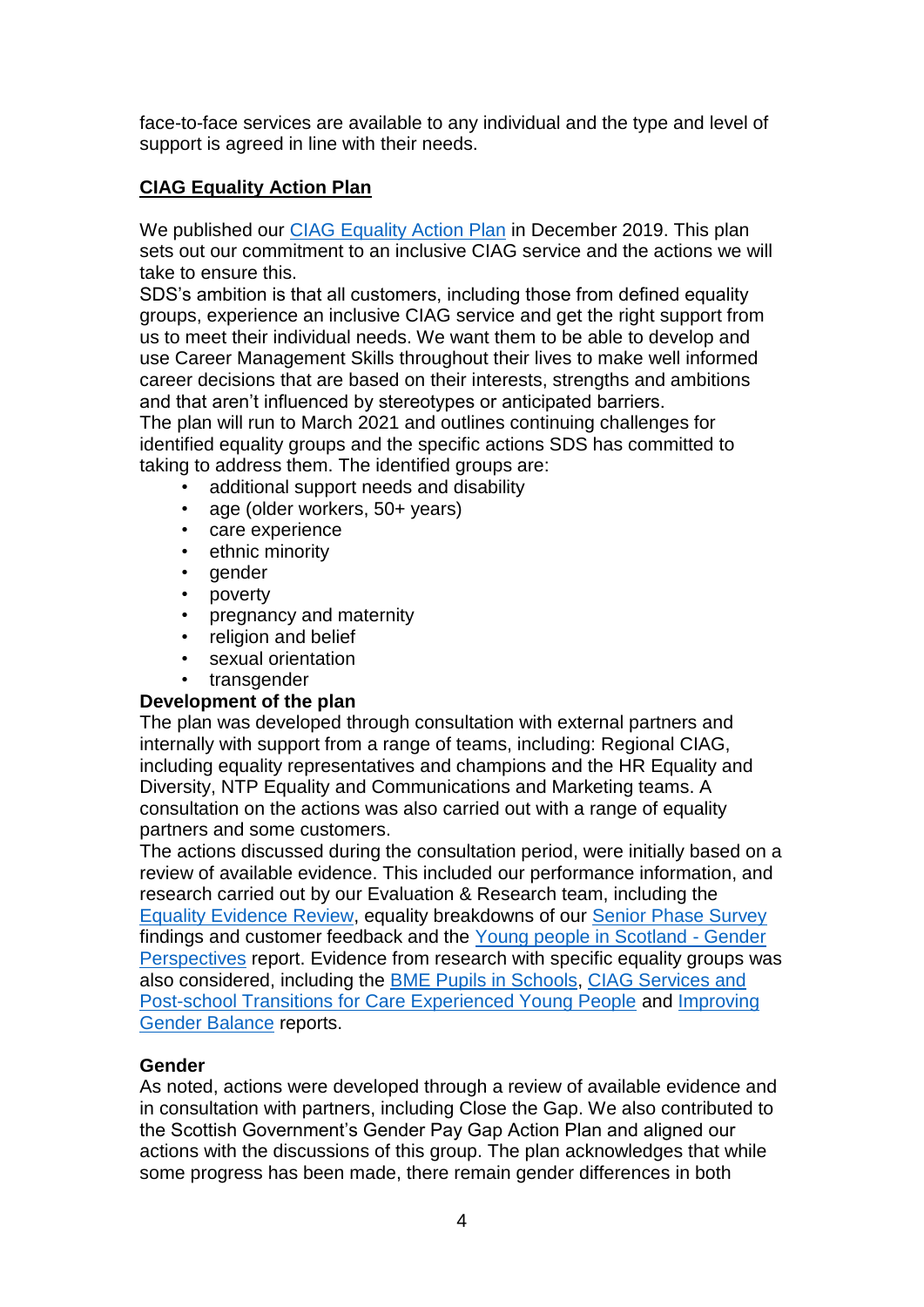subject and course choice in school, further and higher education and within the labour market, including apprenticeships.

Currently through our engagements with young people and their parents/ carers, our CIAG colleagues challenge stereotypes and the concept of "male/ female" jobs. The actions relating to gender in our CIAG Equality Action Plan will build upon this. Specifically, we will:

- ensure that our colleagues have the information and resources they need to understand gender inequality
- continue to capitalise on our engagements with young people and their parents/carers to challenge gender stereotypes
- review our messaging to ensure that we are addressing the range of issues that discourage young people from pursuing non-traditional careers
- promote work-based learning pathways to young women and their key influencers to address the inequalities in labour market outcomes

## **Ethnic Minority Communities**

Actions in the CIAG Equality Action Plan are also focused on promoting our services to ethnic minority communities and signposting to the information they need to understand their rights and enter and sustain education, employment or training. Specifically, we will:

- Develop local and national partnerships with those who support ethnic minority communities (including refugees/asylum seekers and Gypsy/Travellers) to promote our CIAG services and web services
- Share information from Glasgow Caledonian University's Skills Recognition Unit to support those who have migrated to Scotland to gain recognition and validation for the skills/qualifications they have gained outwith the UK, and to access opportunities
- Signpost migrants, refugees and asylum seekers to information on their rights in education, training and employment

## **Apprenticeships Equality Action Plan**

SDS is also responsible for the administration of Scotland's Apprenticeships on behalf of the Scottish Government. The [SDS Apprenticeships Equality](https://www.skillsdevelopmentscotland.co.uk/media/45850/apprenticeship-equality-action-plan-annual-report-2019.pdf)  [Action Plan](https://www.skillsdevelopmentscotland.co.uk/media/45850/apprenticeship-equality-action-plan-annual-report-2019.pdf) sets out our commitment to ensuring that individuals from a diverse range of backgrounds can access work-based learning opportunities and achieve equitable outcomes. Although we do not recruit apprentices directly, we can use our commissioning and contract management process to influence the actions of our contracted training providers, including encouraging them to promote good practice to employers. As part of the contract monitoring process, Modern Apprenticeship (MA) training providers are required to complete a Quality Action Plan, which includes equality actions to show steps taken to address underrepresentation. Further initiatives implemented in conjunction with the Apprenticeships Equality Action Plan include:

• SDS has published a [guide](https://www.skillsdevelopmentscotland.co.uk/media/44868/0711_guide-to-engaging-with-bme-communities.pdf) to help training providers attract applicants from BME communities and identify the support available to enable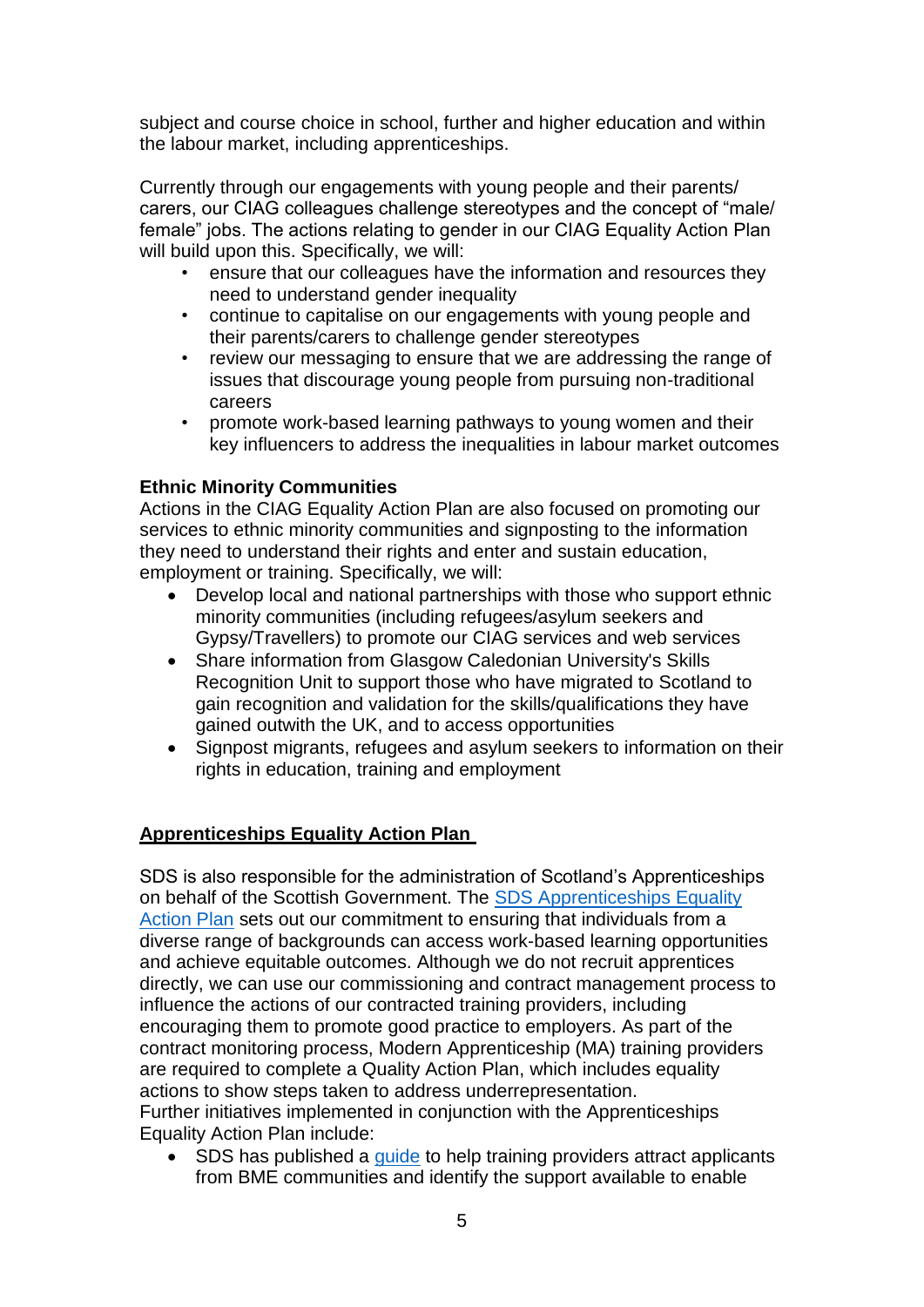entry and progression on National Training Programmes. It includes tips to attract BME candidates, answers to FAQs, BME eligibility for the MA programme and other support, as well as a list of BME Support Organisations by location.

- Skills Development Scotland are piloting the Ethnic Intersectionality Incentive (EII), a recruitment incentive to support entry to the MA programme for individuals from BME communities who have further barriers to entry to the MA programme. This is one of the measures aimed at tackling under representation from those with protected characteristics and acknowledges the disadvantage of those with more than one protected characteristic. This pilot recognises that in Scotland black women, ethnic minority women and disabled women are among the most disadvantaged in the labour market, with Muslim women experiencing particular disadvantage. Similar cumulative disadvantage is often experienced by LGBT+ members of ethnic minorities.
- The Scottish Apprenticeship Advisory Board (SAAB) provides employer and industry leadership and contribution to the development of apprenticeships in Scotland. SAAB's Employer Equality Group has established a Gender Commission in recognition of the need to address occupational gender segregation, the first of its kind to do so specifically through the lens of apprenticeships and work-based learning in Scotland. The Commission aims to develop recommendations and proposals that offer business-ready, practical solutions on what employers can do now, and in the future, to address any real or perceived barriers to improving gender diversity in their workforce.